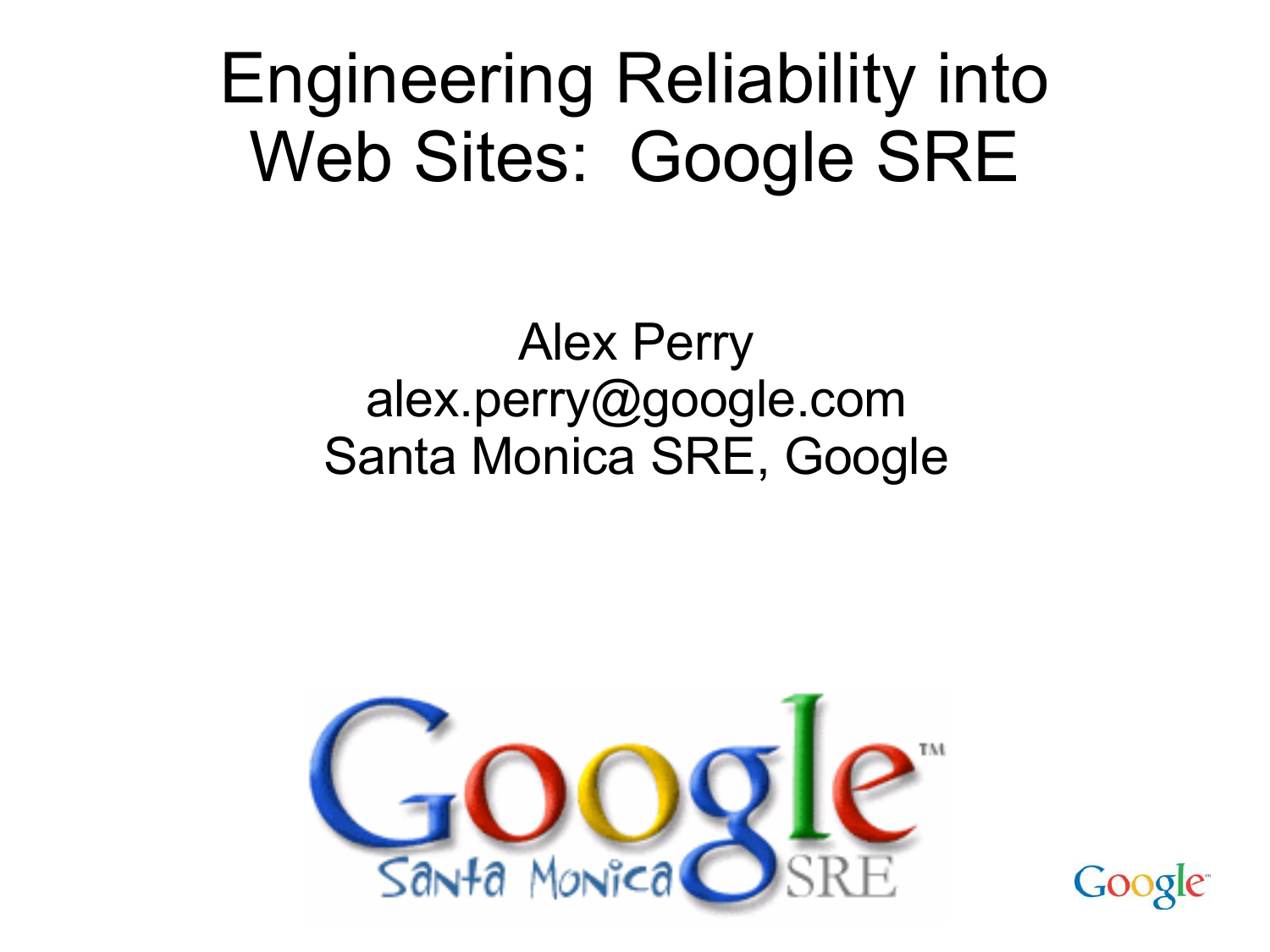#### Abstract

This talk introduces Site Reliability Engineering (SRE) at Google, explaining its purpose and describing the challenges it addresses.

SRE teams in Mountain View, Zürich, New York, Santa Monica, Dublin and Kirkland manage Google's many services and websites. They draw upon the Linux based computing resources that are distributed in data centers around the world.

Google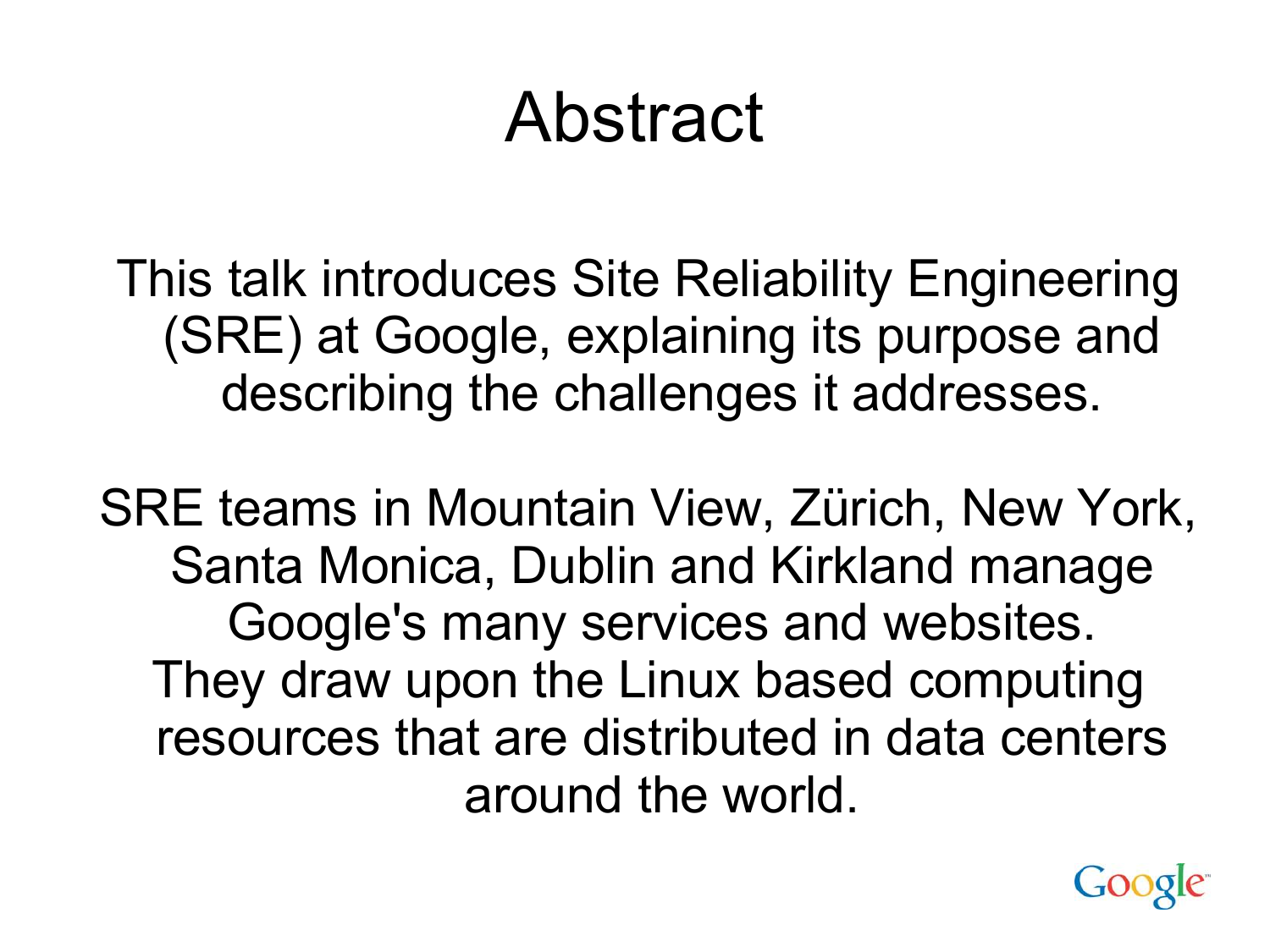# Outline

Dividing team responsibilities by site Failures and instability consuming manpower Engineering being applied to avoid future work Migration of new projects into an SRE team Planning for rapid growth in user community Estimating the ideal size for an SRE team

*Please ask directly relevant questions inline ...*

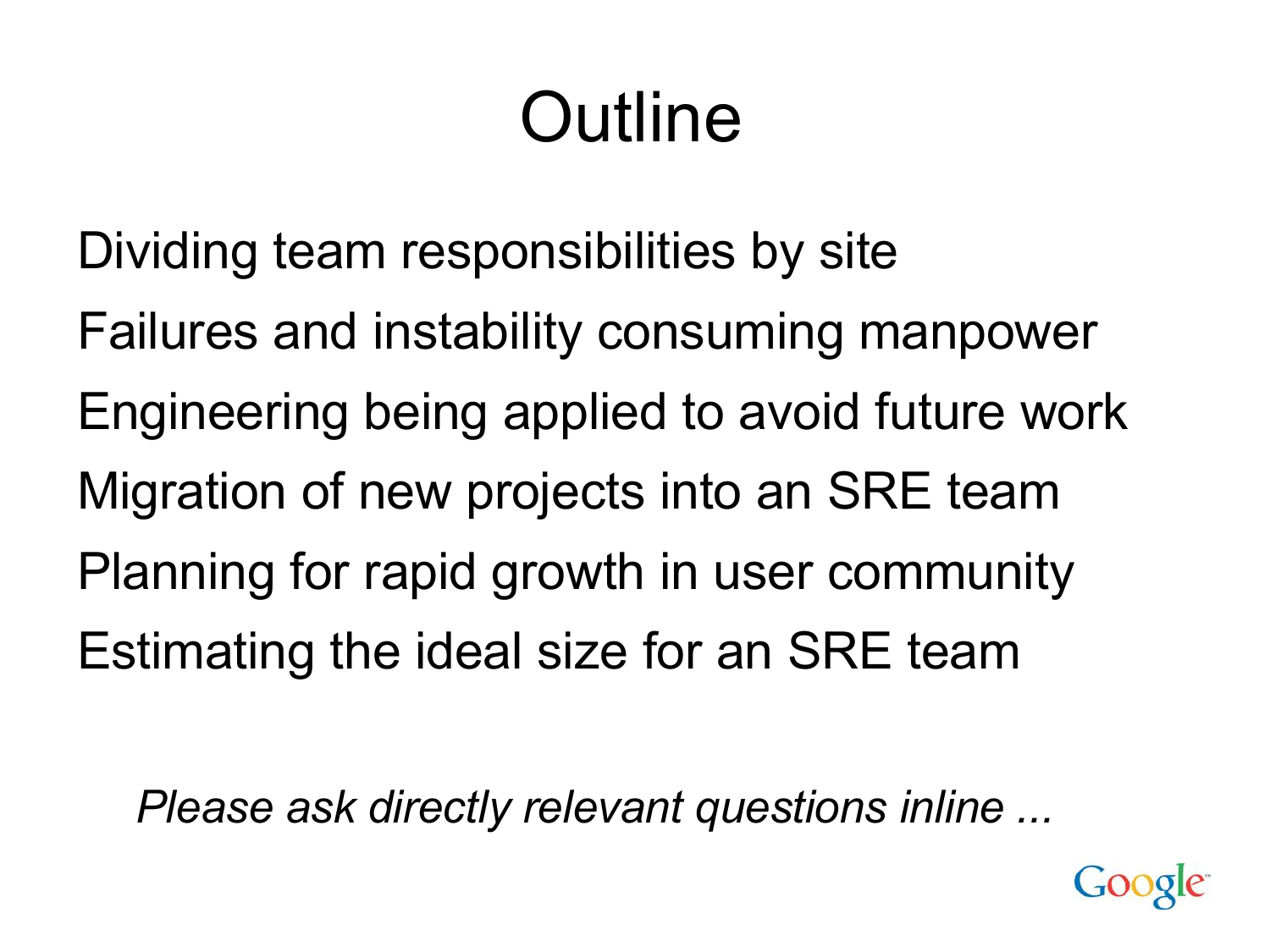#### Site – an integrated deployment

Teams ensure user-visible uptime and quality Need authority over relevant software and systems

In depth knowledge of the details is necessary Steep learning curve, mostly due to complexity Continuous retraining, sites always being improved

Specializations for shared Grid infrastructure Ensure those components have good reliability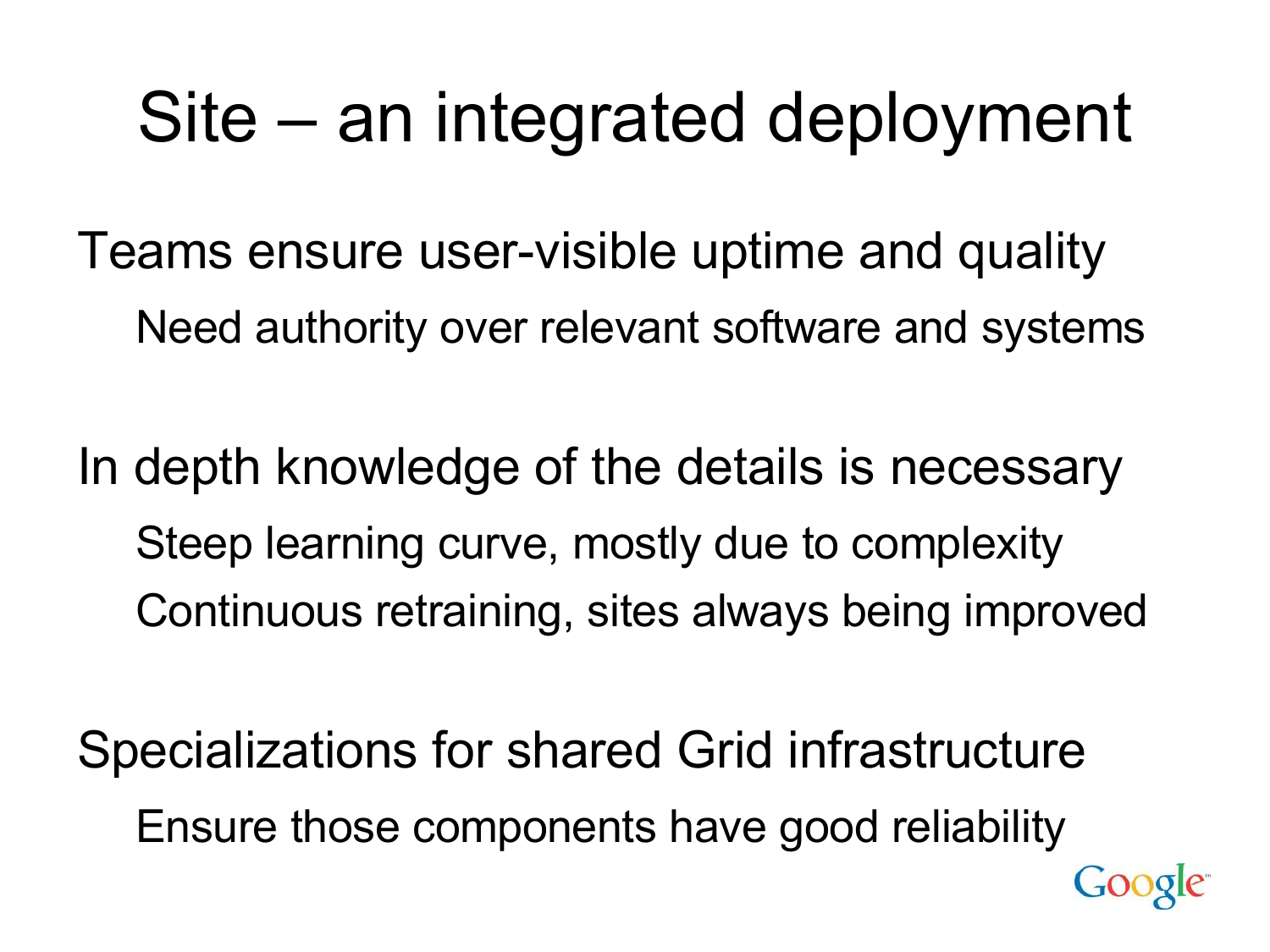## Reliability – it just works

Responsible for minimizing manpower usage

Team manages monitoring and develops automation Implies use of scripting and data analysis tools Most failures need automated recoveries in place

Elevated risk during convenient working hours Learn of age mortality risk during *preceding* workday Infant mortality ideally also avoids Google meals

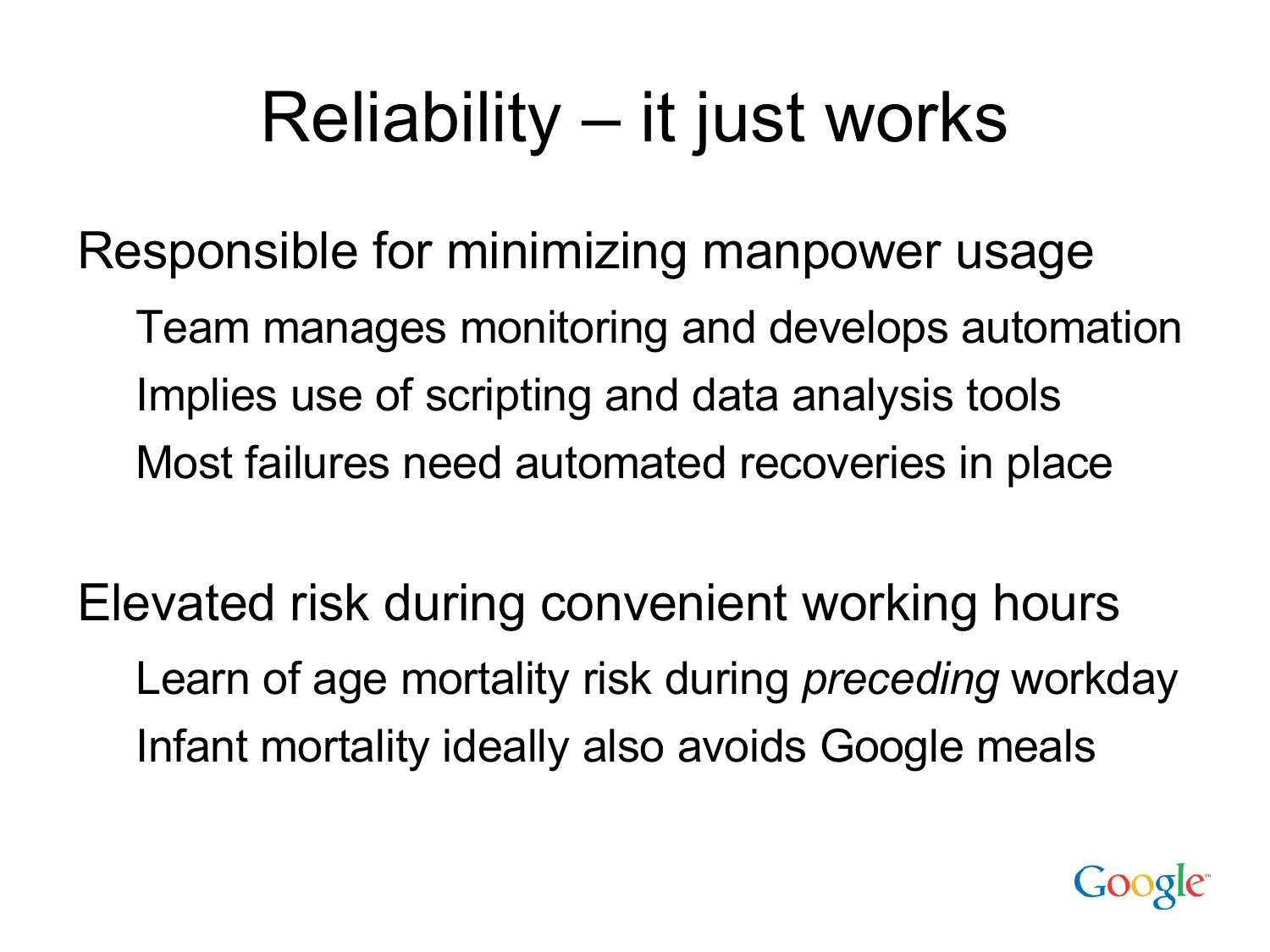# Engineering – not administration

Rigor in writing alert and notification definitions Holes may cause outage before notification occurs Routinely use multiple layers, levels and viewpoints Design the manual and automatic escalation paths

Responsible for enabling growth and scaling Plan for requirements, identify inefficiencies File bugs and, where appropriate, fix them too

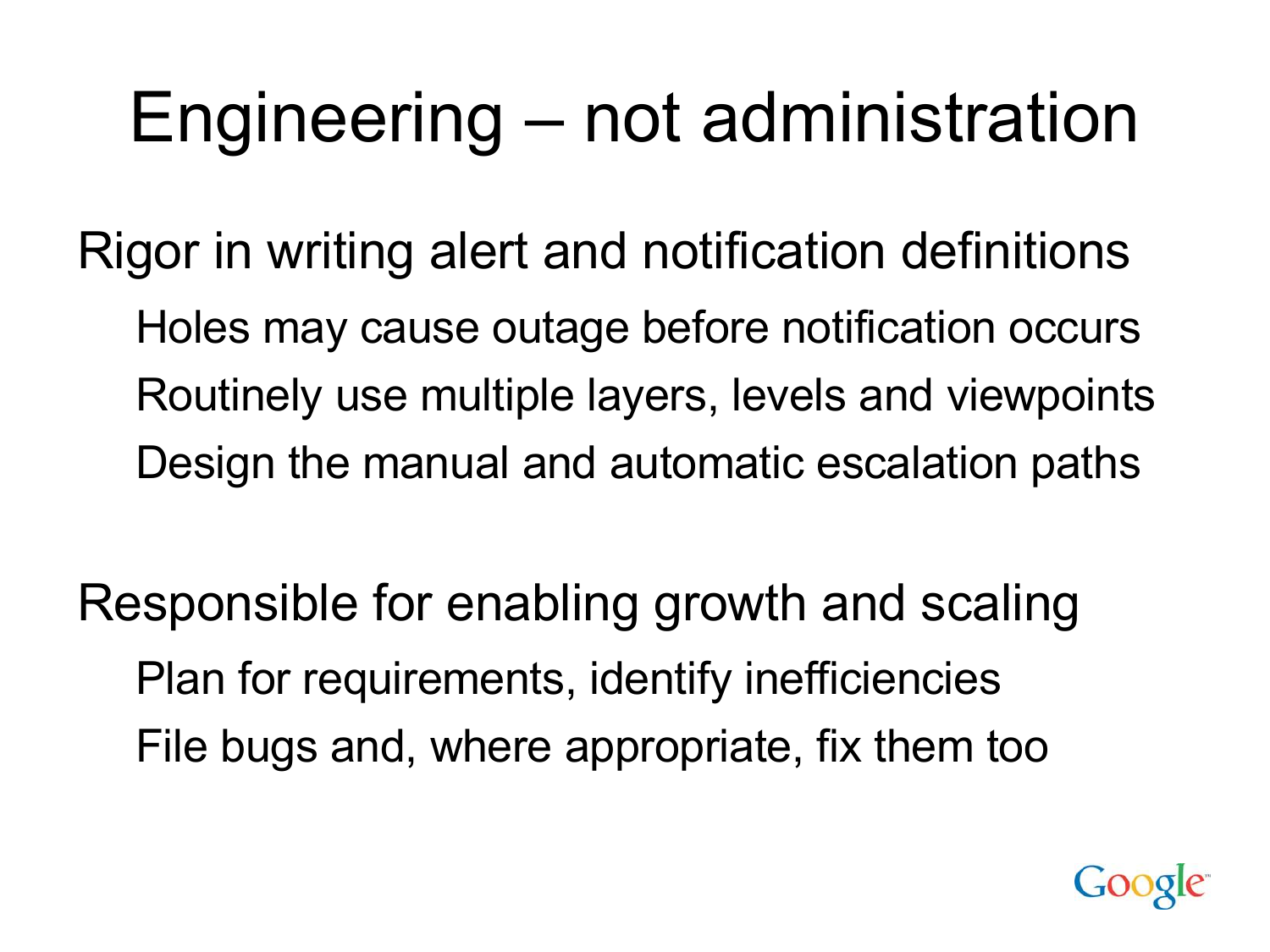## New idea, part time developer?

Sole contributor working one day per week Elsewhere, in the evenings or at the weekends Google engineers have 20% time for such projects

The developer probably has another idea too ... Quickly regrets how much work the old site needs! SREs have 20% time – is the project interesting?

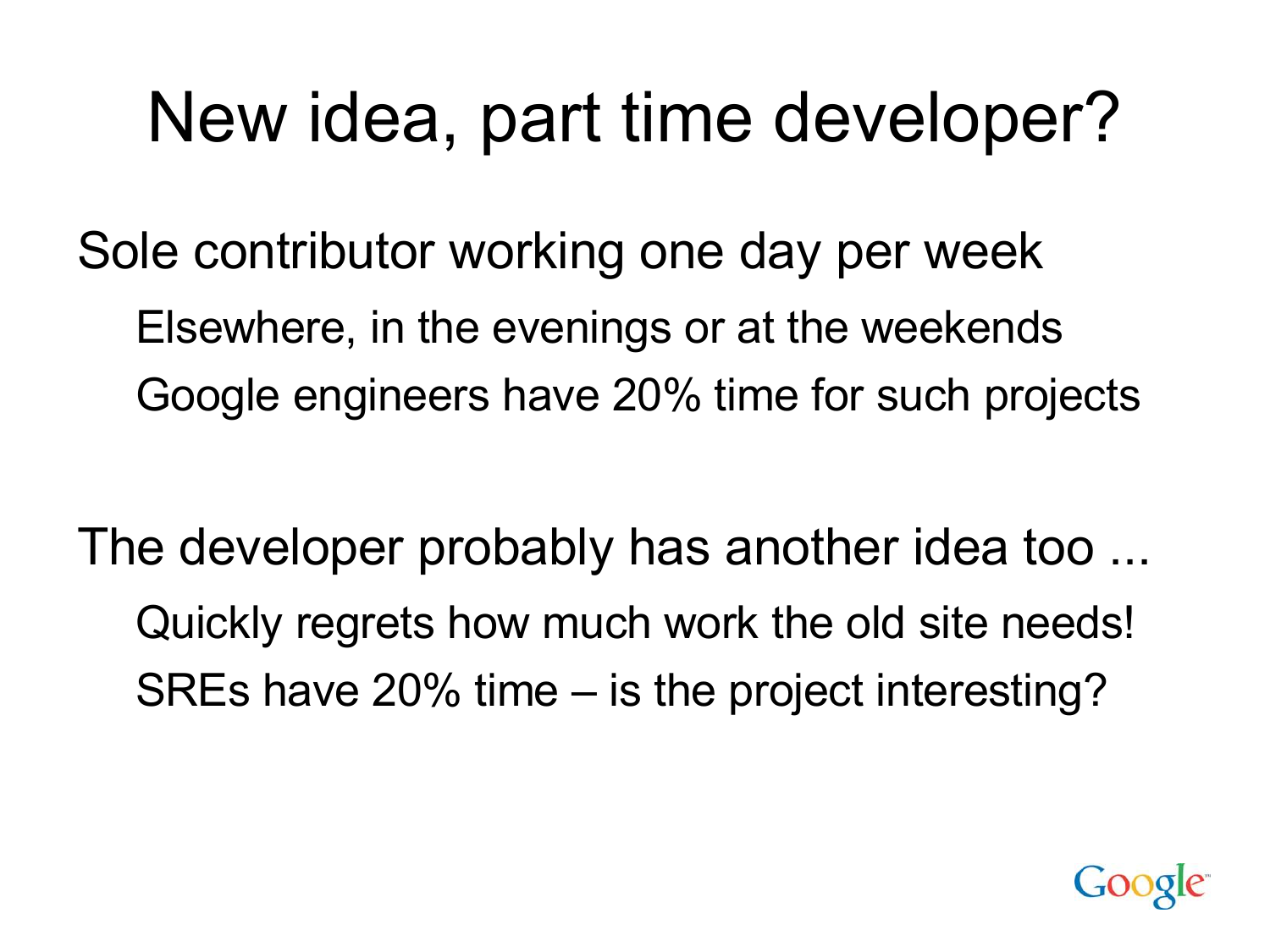#### Initially, sites are high maintenance

SRE gives guidance in automating routine tasks Reduces workload by eliminating administrivia

SRE points out errors, omissions in documents Developer might then beg others for assistance

SRE suggests additional long term monitors These fill in coverage gaps and track performance Administrators need sufficient, trustworthy monitoring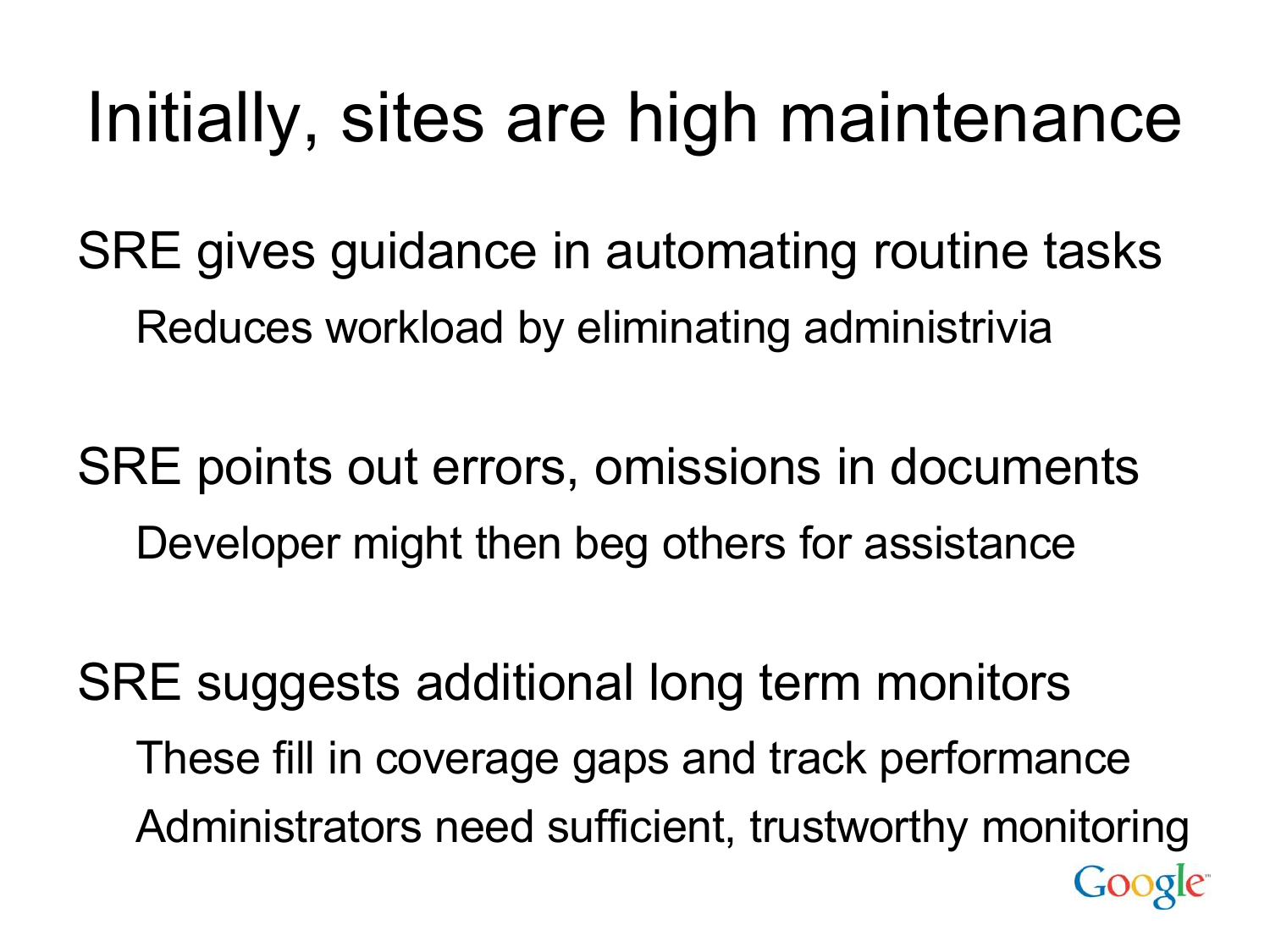## Launching a site is an opportunity

You shouldn't have to regret your new 20% site The pager may alert far more often than you'd like (By default, site doesn't care about your working hours) But, within weeks, SRE's expertise has its effect The developer's workload probably drops below 1%

The remaining 1% can be recovered any time Just write good docs so others can take over Many engineers choose to keep the pager instead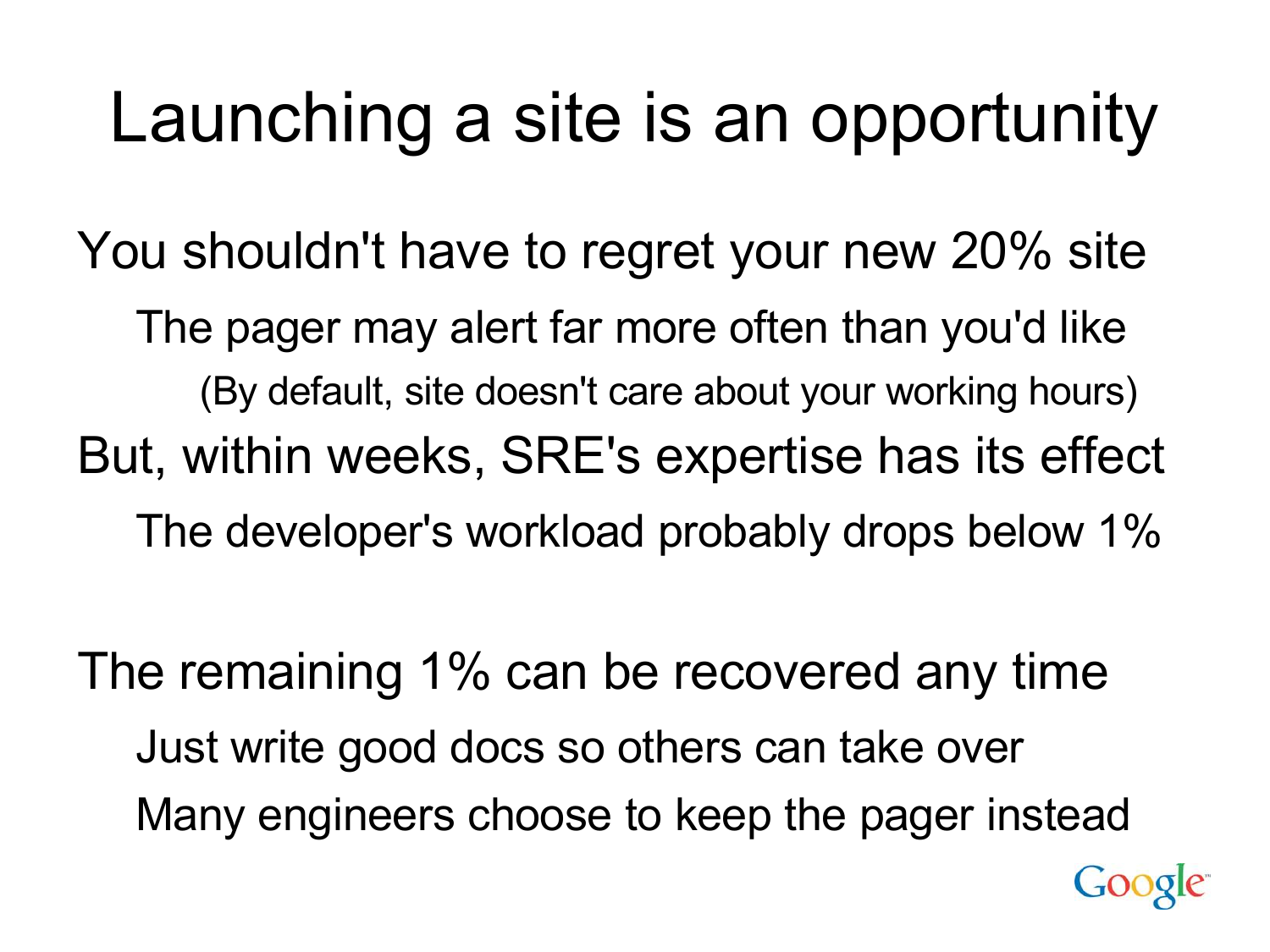## Handing off a site to SRE

- The decisions become progressively longer term Daily task workload for a site is getting reduced Software improvements are tuning and analysis
- The developer still has a short term viewpoint Working on the next release, fixing known bugs The old live releases start to be a distraction An obvious incentive to request site transfer to SRE

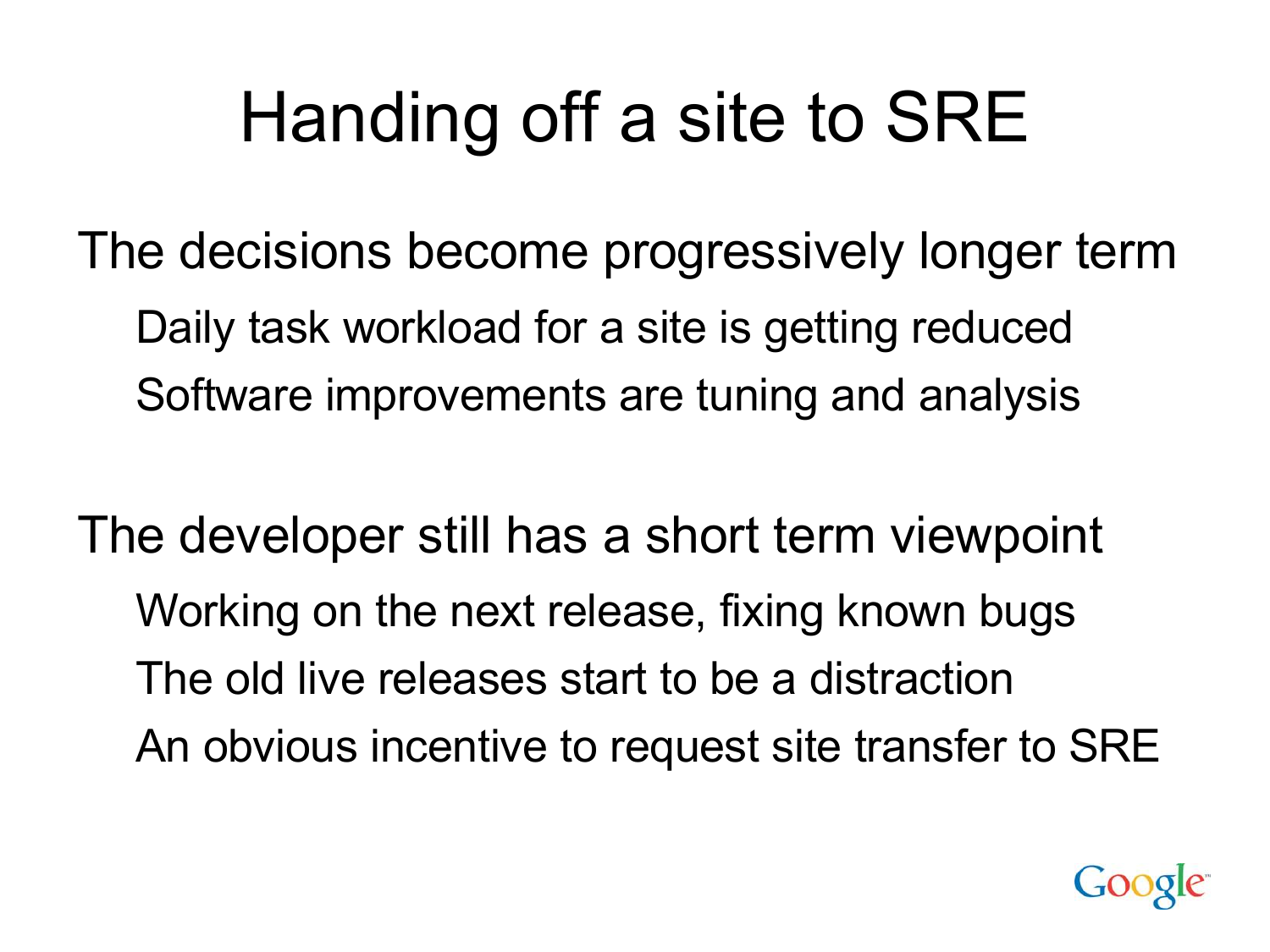#### On call – more than quick fixes

SRE team members take turns in the rota Fix any problem whose solution is not yet automated Accumulate occurrence counts to identify priorities Document the effective diagnostics and solutions

The permanent solution takes a lot more time File bug, develop patch, test, code review, submit Schedule for integration, release and deployment Why spend many hours or days doing all that?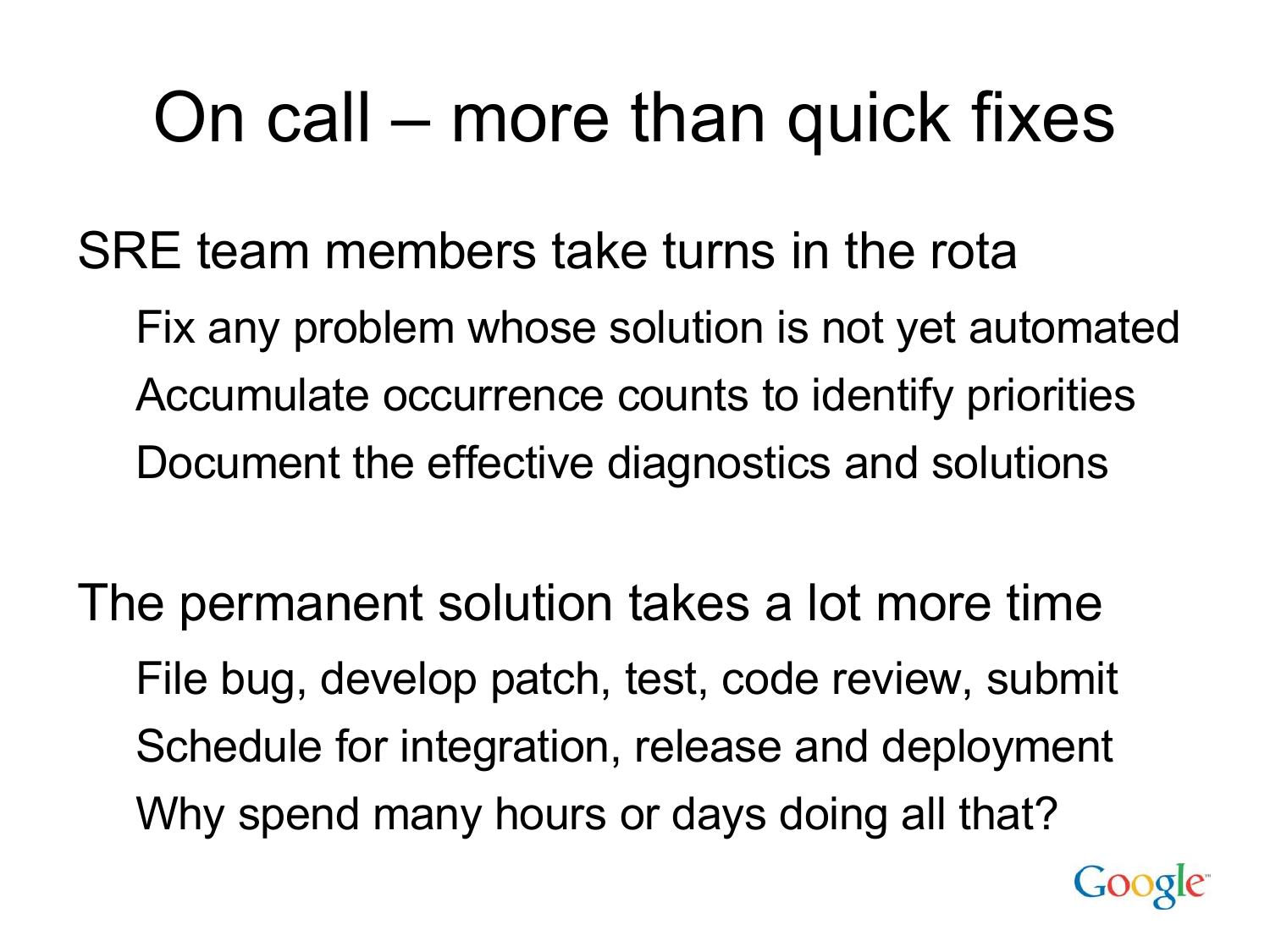#### Popularity – lots and lots of users

Site stability must not be impaired by growth Architecture will usually be scalable and robust These are key skills for Google software developers

Algorithm performance has a scale multiplier So do bugs, as well as monitoring and automation

Actual workload often scales with the issue itself Available manpower is limited to staff on hand ...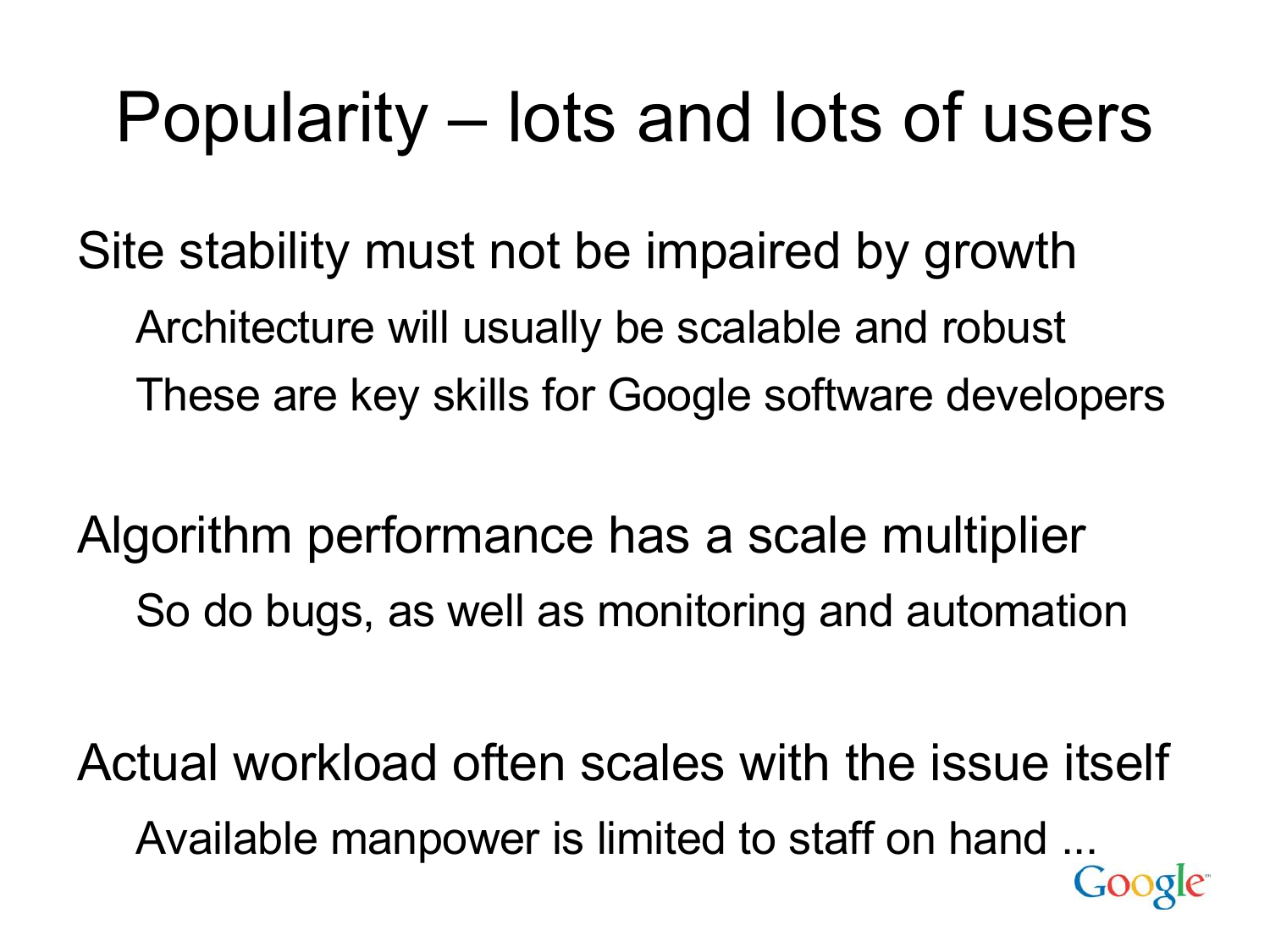## O(): Scaling of issues – more users

Engineering issues may scale up with users "u" New features not yet implemented in software: O(1) Server down after routine hard drive failure: O(u) Cosmic ray in RAM, new user hash is valid:  $O(u^2)$ Bits flip in Ethernet, packet passes all CRC: O(u<sup>3</sup>)

Higher order issues are initially very unlikely Effectively invisible and therefore cannot be fixed But their occurrence grows more rapidly with time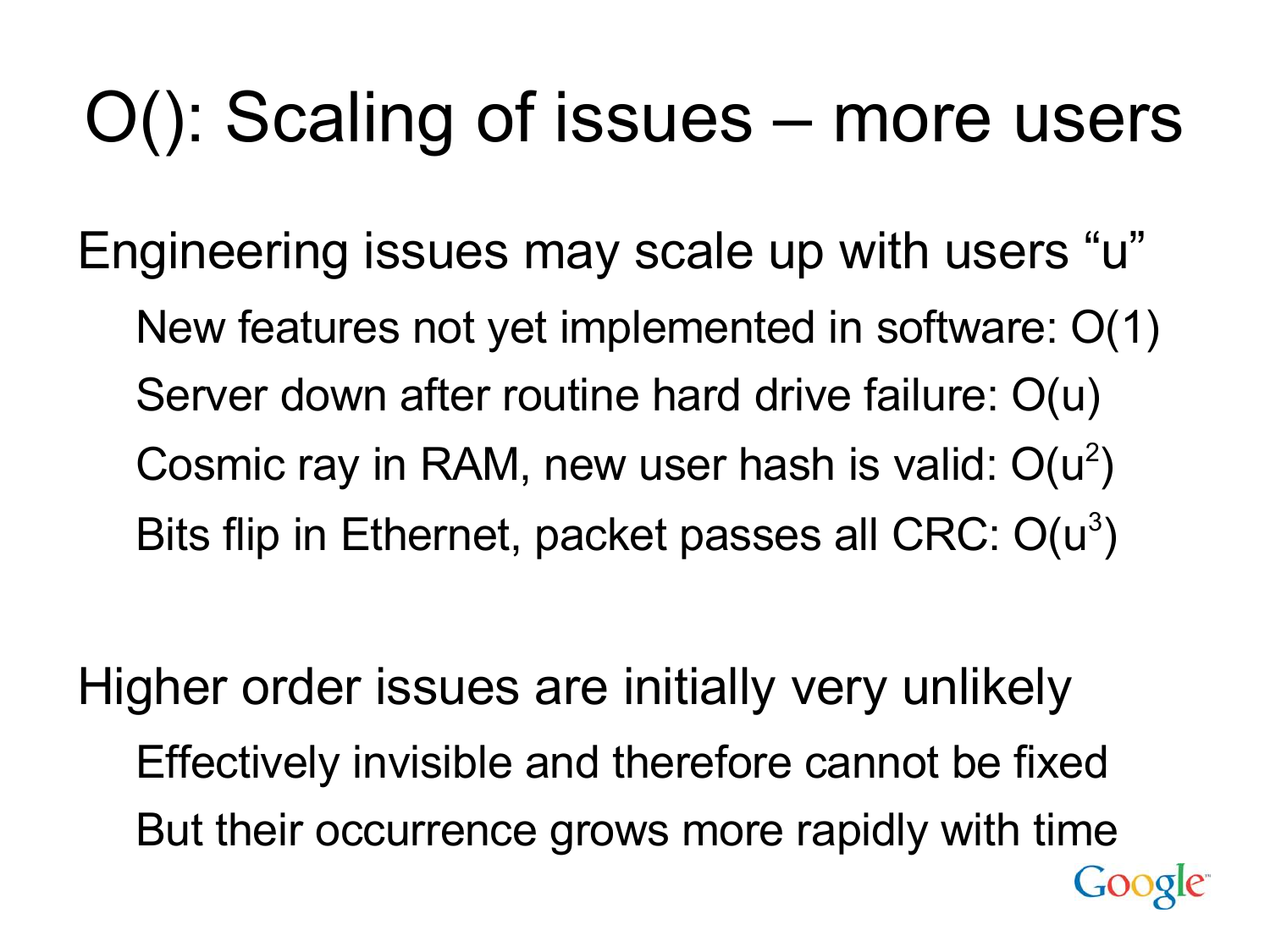#### First occurrence – to every hour

Imagine doubling users served every ten days

Consider an order  $O(u^3)$  issue within the site instantaneous paging rate =  $exp($  date  $/ 5)$  / k cumulative count =  $exp($  date  $/ 5)$  5  $/ k$ 

After you receive the first page for that issue Expected first page date  $= 5 \ln (k / 5)$ In three weeks, it would be paging every hour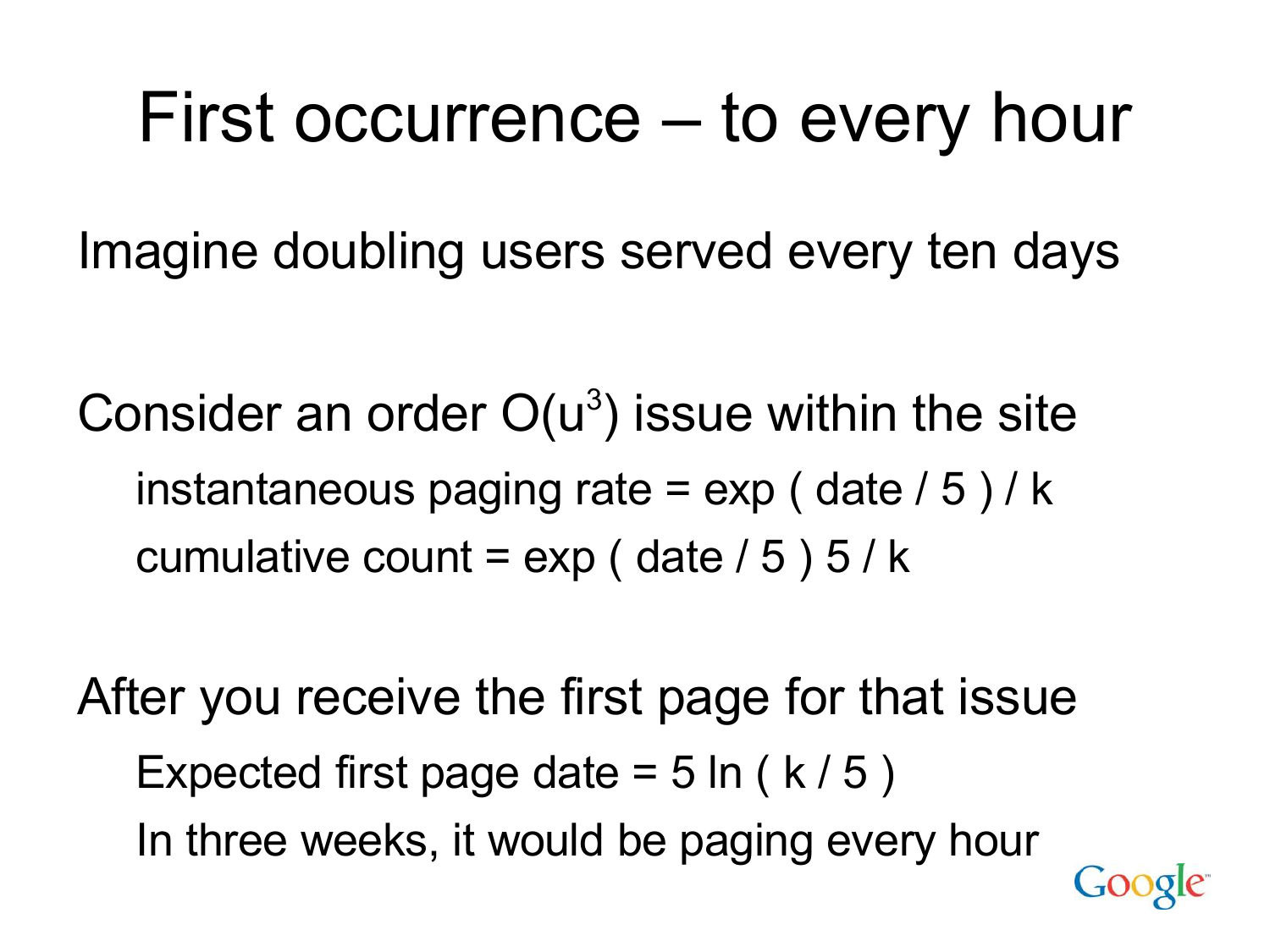#### How fast can the site scale up?

- This is primarily limited by issue resolution How long it takes to identify and then fix each one
- Finding the bug, early, requires good tools Remote diagnostics and assertion logging Start developing solution before the second alert

Fixing the bug, only once, requires fast testing Ensure that old bugs don't come back again

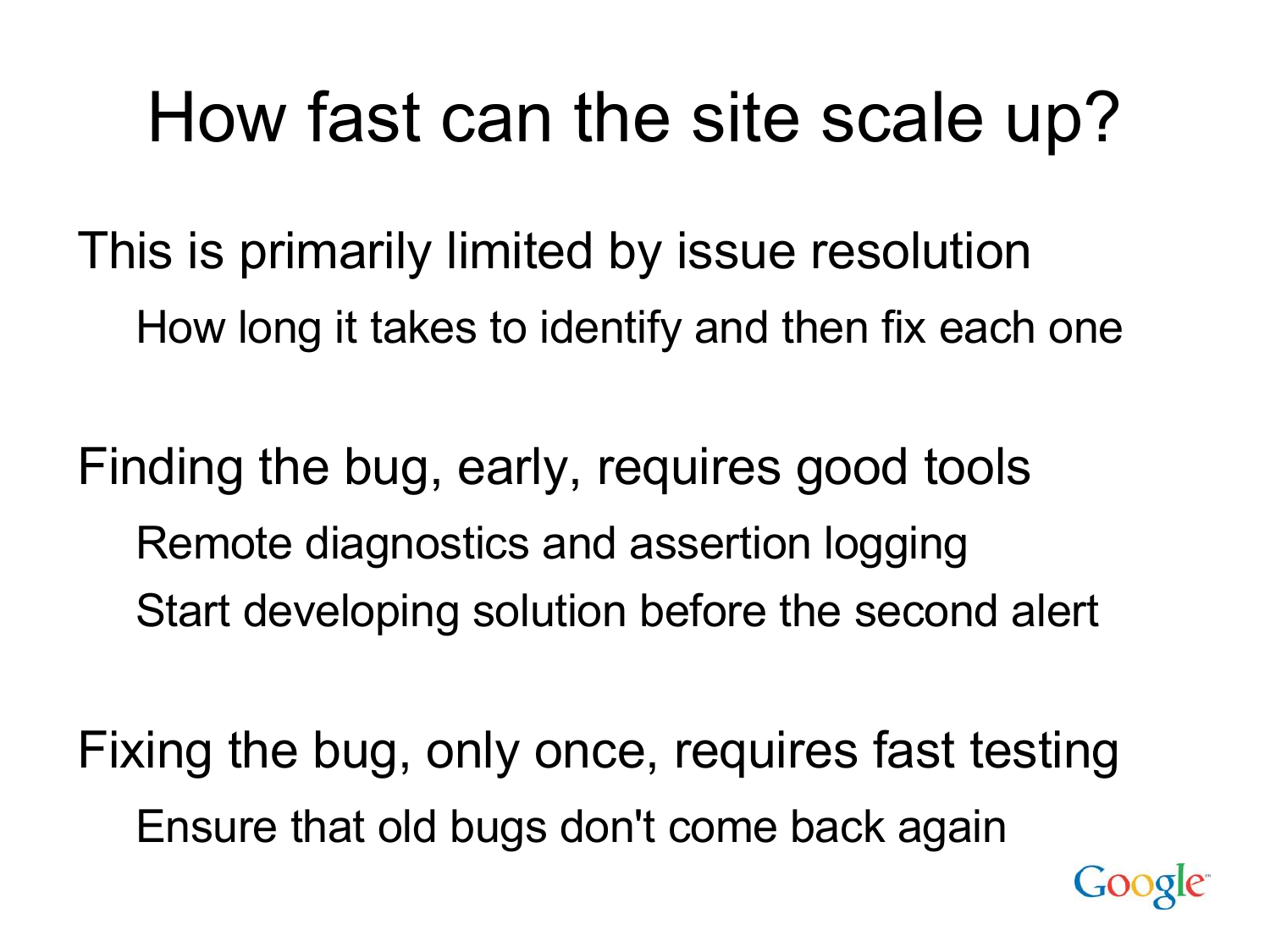#### False positives, false negatives

Cautious alerts each become a crisis

Lead to fixing immediate problems under pressure The opposite costs engineer time, and irritates

Analysis of archive data enables tuning Monitoring systems are routinely (correctly) silent New growing issues are then much easier to see Site can grow faster if issues are detected sooner

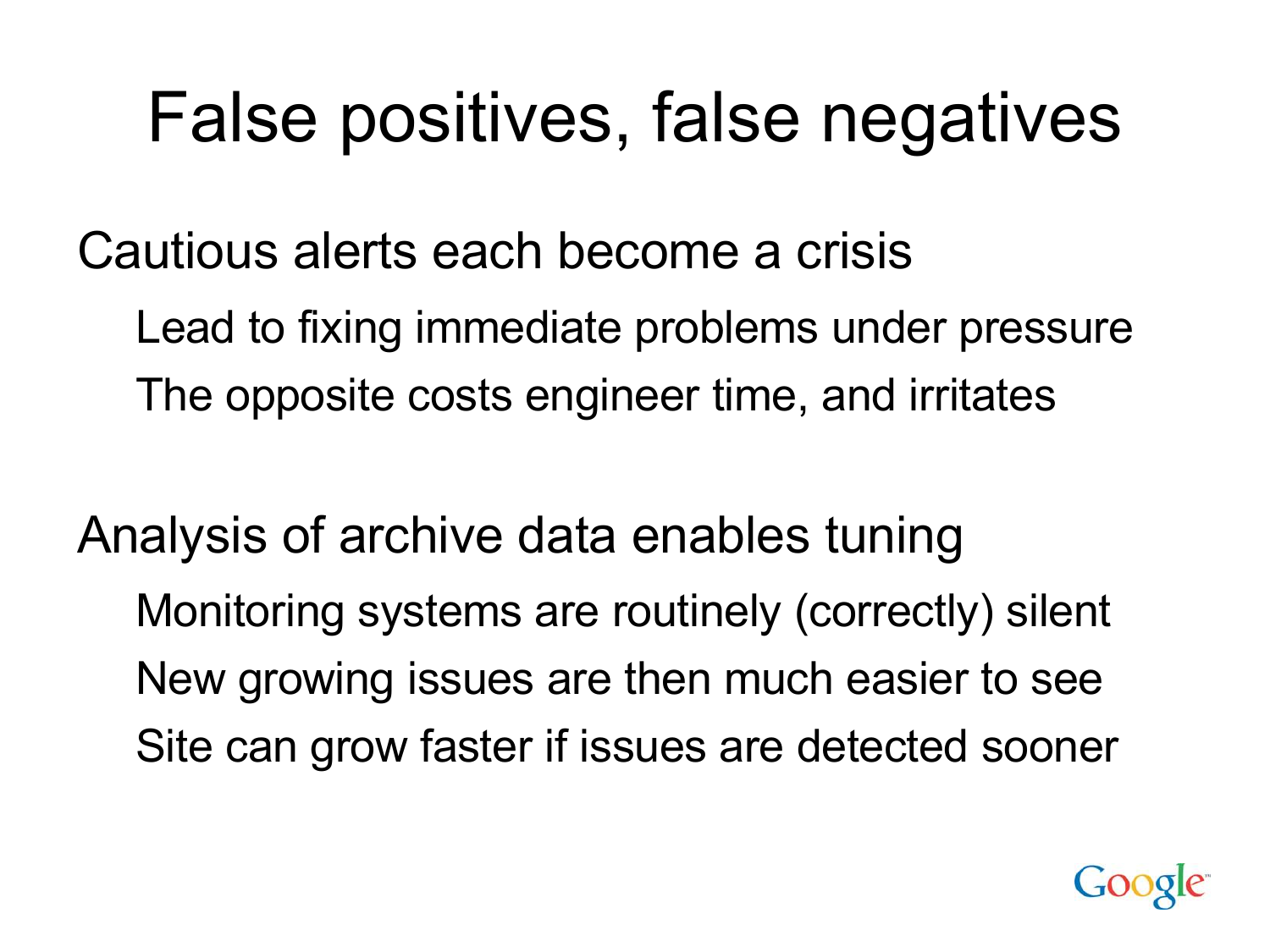#### Lower bound on SRE team size

- 1 day per week: Non-assigned 20% project work
- 1 day: Vacation, company events, volunteer, sick
- 1 day: Site specific training, learning changes Total per-site training cost is proportional to team size
- 2 days: Site analysis, planning, maintenance, etc How many man-days per week does the site require? This determines the lower bound on team size

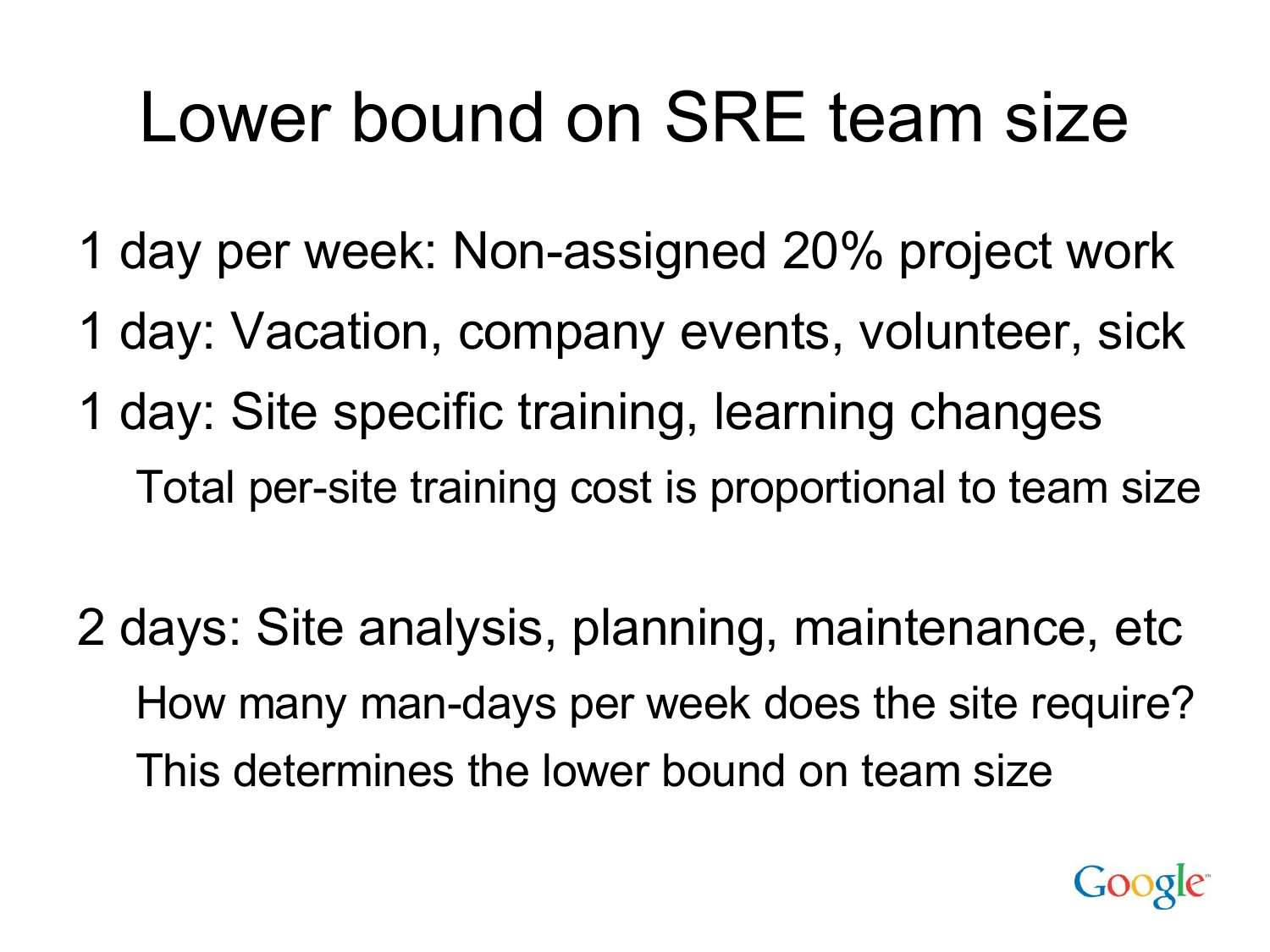#### Estimating on call coverage needs

Can we risk engineers not responding to an alert? Probably not, so we need to implement redundancy What is the failure rate of your paging services? Hopefully better than 10%, unlikely to achieve 1% eg: 5% with four way redundant paths is 99.999%

Only one engineer responds to any given alert Use a priority or election rule to avoid wasted effort The other SREs on call are unlikely to be disturbed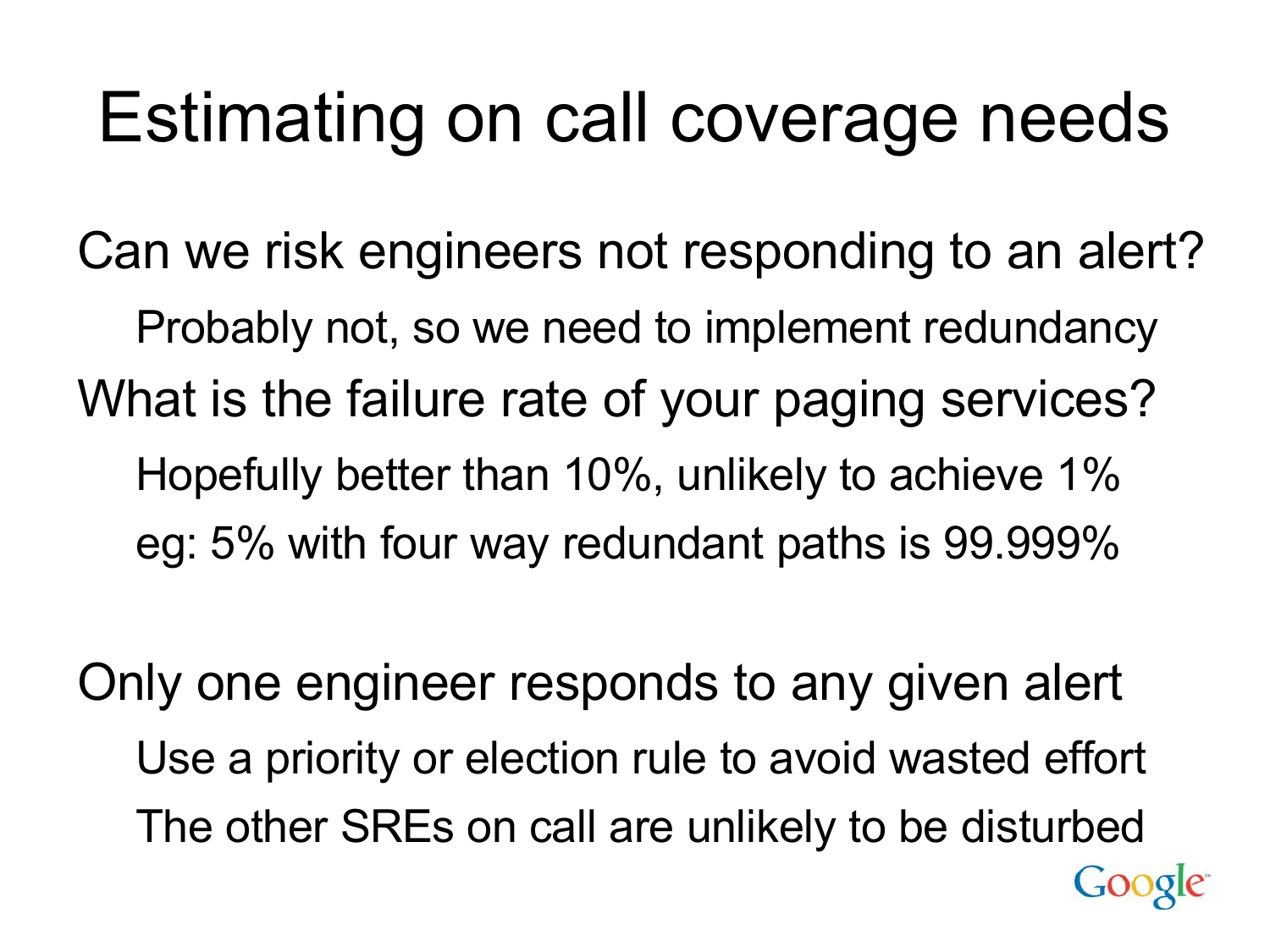## Do sites need to be aggregated?

Compare site's engineering and on-call needs May place multiple sites into a single SRE team rota Training cost: Each engineer has to learn every site

This aggregation is always the long term goal At some point, every site is going to stop growing Afterward, engineers address low order issues For such a site, maintenance tends towards zero But the on call coverage requirement is constant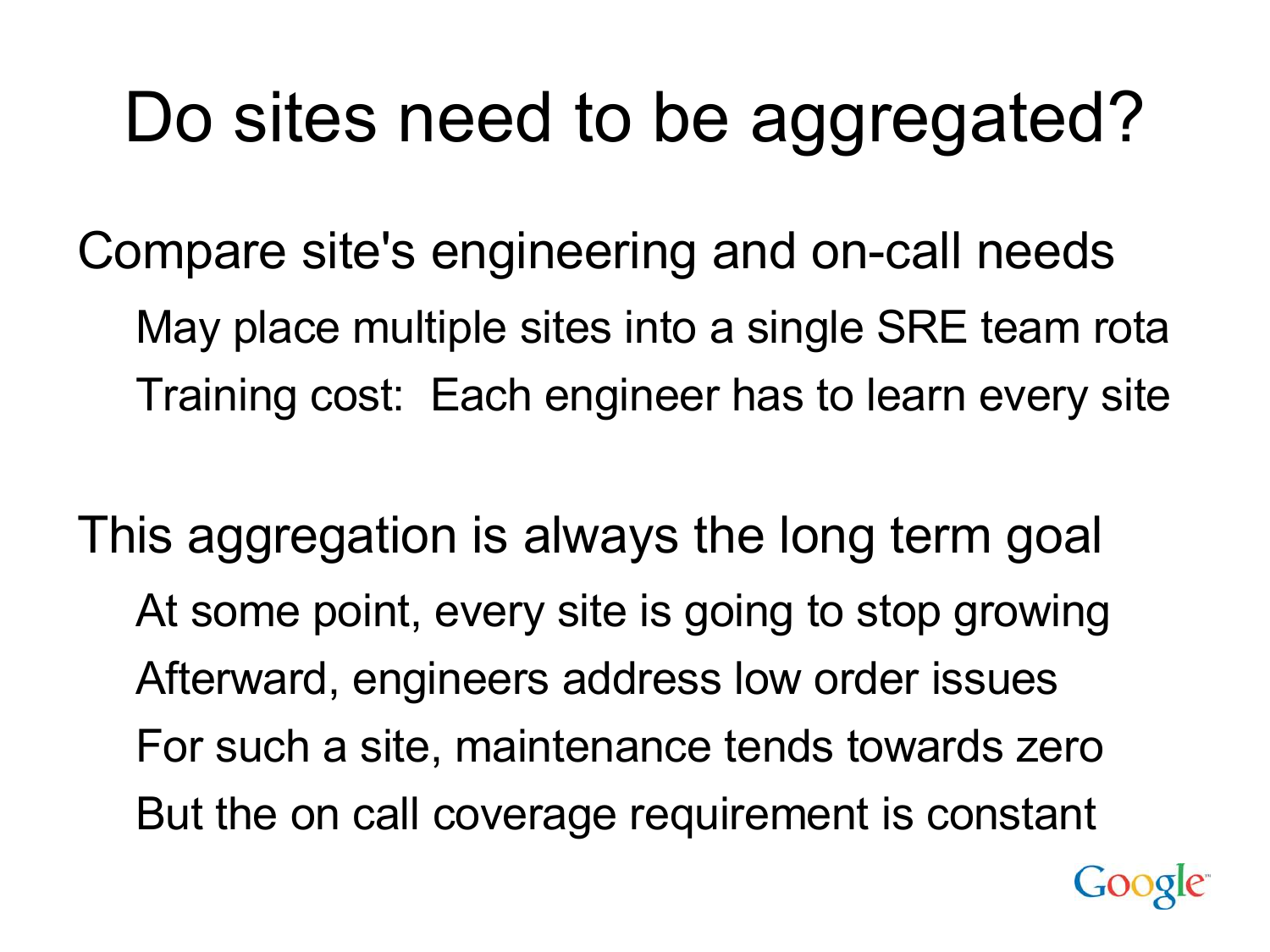## Summary

Site Reliability needs ongoing engineering effort Longer timescale than software implementation Working on both short and long deadlines is hard Large sites may have a team of administrators If they're usually busy, there is no margin for growth Sharing one team over many sites is cost effective Write / modify software instead of administering Automation's benefits grow as the site scales up Teams should be small, each has an ideal size